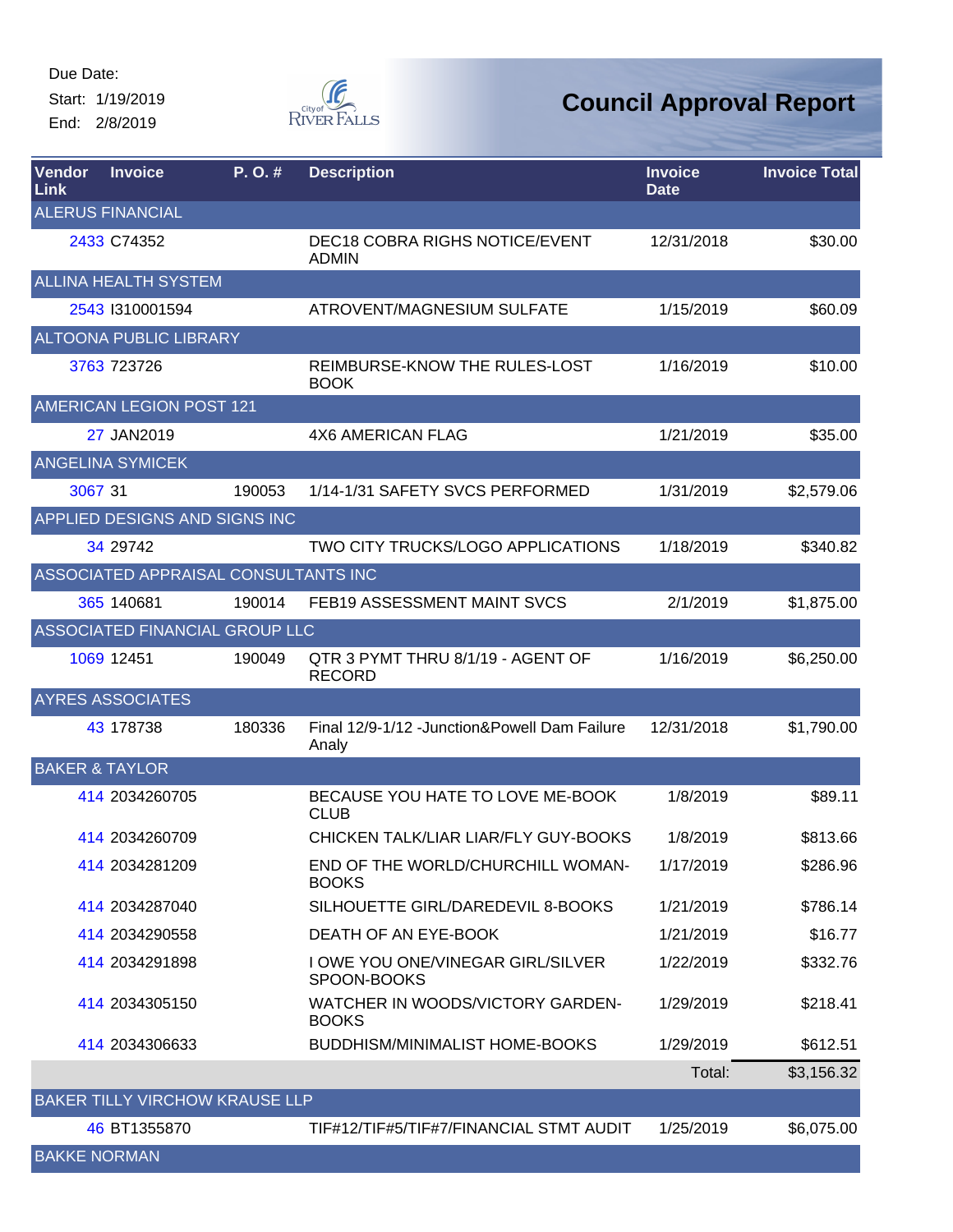Start: 1/19/2019 End: 2/8/2019



| Vendor<br>Link       | <b>Invoice</b>                        | P.O.#  | <b>Description</b>                                 | <b>Invoice</b><br><b>Date</b> | <b>Invoice Total</b> |
|----------------------|---------------------------------------|--------|----------------------------------------------------|-------------------------------|----------------------|
| 1716 12              |                                       |        | <b>DEC18 MUNICIPAL PROSECUTION</b>                 | 12/31/2018                    | \$2,000.00           |
| 1716 5               |                                       |        | DEC18 J.MURPHY APPEAL                              | 12/31/2018                    | \$194.25             |
|                      | 1716 55906-13D/5                      |        | DEC18 D.DAWALD APPEAL                              | 12/31/2018                    | \$249.75             |
|                      | 1716 55906-15D/3                      |        | <b>DEC18 F.SMITH APPEAL</b>                        | 12/31/2018                    | \$949.53             |
|                      |                                       |        |                                                    | Total:                        | \$3,393.53           |
|                      | <b>BEAR GRAPHICS INC</b>              |        |                                                    |                               |                      |
|                      | 1326 0814270                          |        | ONE CASE/BLANK LASER CHECKS                        | 1/15/2019                     | \$128.13             |
|                      | <b>BER-MARK EXCAVATING INC</b>        |        |                                                    |                               |                      |
|                      | 49 7766                               |        | <b>DEC18 SNOW REMOVAL SVCS</b>                     | 12/31/2018                    | \$3,433.20           |
|                      | BORDER STATES INDUSTRIES, INC.        |        |                                                    |                               |                      |
|                      | 57 916970353                          | 190010 | North Substation Scada Project                     | 1/18/2019                     | \$4,662.00           |
|                      | <b>BRAUN INTERTEC CORP</b>            |        |                                                    |                               |                      |
|                      | 3608 B159520                          | 180376 | THRU JAN19-SPECIAL TESTING FOR GLEN<br><b>PARK</b> | 1/31/2019                     | \$3,136.50           |
|                      | <b>BRAUN THYSSEKRUPP ELEVATOR LLC</b> |        |                                                    |                               |                      |
|                      | 710 144549                            |        | FEB-APRIL19 RFPD ELEVATOR MAINT<br><b>CONTRACT</b> | 2/1/2019                      | \$678.24             |
|                      | CAVENDISH SQUARE PUBLISHING           |        |                                                    |                               |                      |
|                      | 411 CAL3166461                        |        | <b>ITS MY STATE LIBRARY SETS</b>                   | 1/22/2019                     | \$215.56             |
|                      | <b>CDW GOVERNMENT INC</b>             |        |                                                    |                               |                      |
|                      | 66 QSC1828                            | 190039 | 12 Lenovo Desktop Computers (3 Electric, 9 IT)     | 1/17/2019                     | \$12,873.24          |
|                      | <b>CENGAGE LEARNING</b>               |        |                                                    |                               |                      |
|                      | 123 65999979                          |        | A REASON TO DIE/RETURN TO<br>VENGEANCE-BOOKS       | 1/16/2019                     | \$44.98              |
|                      | COMPUTER INTEGRATION TECHNOLOGY       |        |                                                    |                               |                      |
|                      | 379 27323                             | 190030 | FEB18 Managed Backup Services                      | 1/15/2019                     | \$785.00             |
|                      | 379 273357                            | 190042 | Feb18/Co-Managed Services Agreement                | 1/15/2019                     | \$3,466.25           |
|                      | 379 273658                            | 190031 | 2019 CIT Retainer                                  | 1/17/2019                     | \$10,000.00          |
|                      |                                       |        |                                                    | Total:                        | \$14,251.25          |
|                      | <b>CORPORATE FLEET SERVICES, INC.</b> |        |                                                    |                               |                      |
|                      | 2786 15188                            | 190009 | FEB19 PD LEASED VEHICLE CONTRACT                   | 2/1/2019                      | \$1,135.14           |
| <b>CROES, NATHAN</b> |                                       |        |                                                    |                               |                      |
|                      | 1057 021719                           |        | 2/17 GREEN BAY PER DIEM                            | 2/1/2019                      | \$63.50              |
|                      | CRYSTEEL TRUCK EQUIPMENT INC          |        |                                                    |                               |                      |
|                      | 1671 F42984                           |        | SALTDOG POLY SAND & SALT SPREADER                  | 12/31/2018                    | \$3,907.72           |
|                      | DARRELL'S SEPTIC SERVICE INC          |        |                                                    |                               |                      |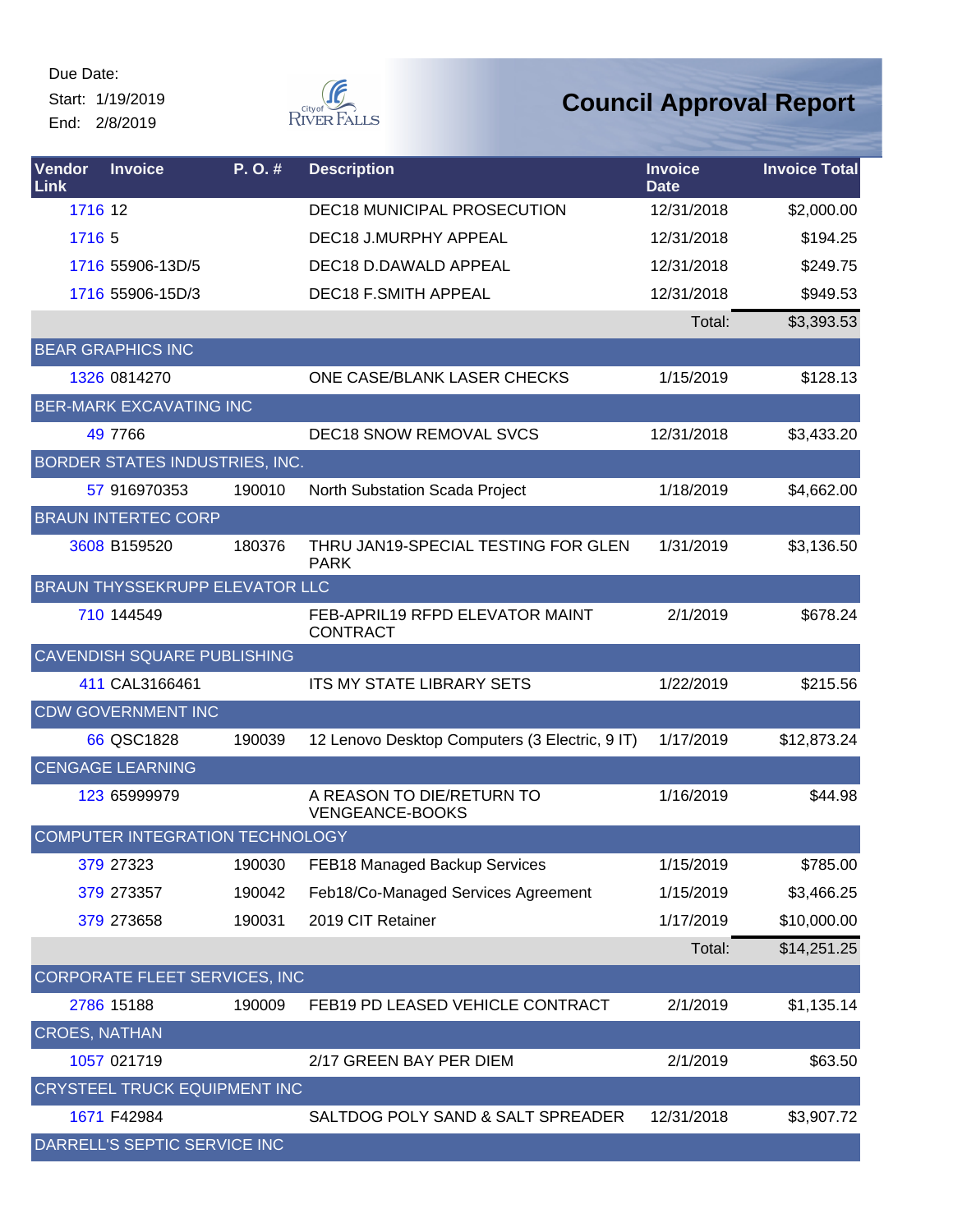Start: 1/19/2019 End: 2/8/2019



| Vendor<br>Link   | <b>Invoice</b>                   | P.O.#  | <b>Description</b>                                | <b>Invoice</b><br><b>Date</b> | <b>Invoice Total</b> |
|------------------|----------------------------------|--------|---------------------------------------------------|-------------------------------|----------------------|
|                  | 85 27712                         | 190071 | JAN19 DOG/DRY RUN PARKS-RESTROOM<br><b>RENTAL</b> | 1/31/2019                     | \$230.00             |
|                  | 85 27749                         | 190071 | JAN19 KINNI CYCLISTS-CLEAN RESTROOM               | 1/31/2019                     | \$45.00              |
|                  |                                  |        |                                                   | Total:                        | \$275.00             |
|                  | <b>DAVE'S TRANSMISSION INC</b>   |        |                                                   |                               |                      |
|                  | 435 18417                        |        | 1/4-SQUAD 1 OIL CHANGE                            | 1/4/2019                      | \$34.99              |
|                  | 435 18427                        |        | 1/4-TRAVERSE OIL CHANGE                           | 1/4/2019                      | \$52.99              |
|                  | 435 18447                        |        | 1/14-PD ADMIN TRUCK OIL CHANGE                    | 1/14/2019                     | \$52.99              |
|                  |                                  |        |                                                   | Total:                        | \$140.97             |
|                  | DELTA DENTAL OF WISCONISN INC    |        |                                                   |                               |                      |
|                  | 2572 FEB 2019<br>1263169         |        | FEB 2019 VISION INSURANCE                         | 1/24/2019                     | \$606.37             |
|                  | 2572 FEB 2019<br>1263170         |        | FEB 2019 RETIREE VISION INSURANCE                 | 1/24/2019                     | \$12.42              |
|                  |                                  |        |                                                   | Total:                        | \$618.79             |
| <b>DEMCO INC</b> |                                  |        |                                                   |                               |                      |
|                  | 577 6508081                      |        | FILAMENT TAPE/LABEL PROTECTORS                    | 12/5/2018                     | \$514.10             |
|                  | 577 6527439                      |        | DOT LABELS/PENCIL SHARPENER                       | 1/10/2019                     | \$134.56             |
|                  |                                  |        |                                                   | Total:                        | \$648.66             |
|                  | <b>DOHMEIER LOGAN</b>            |        |                                                   |                               |                      |
|                  | 2289 021719                      |        | 02/17 PEWAUKEE TRAVEL PER DIEM                    | 2/1/2019                      | \$302.50             |
|                  | DORIS A PECHACEK REVOCABLE TRUST |        |                                                   |                               |                      |
|                  | 3835 276104240000                |        | PURCHASE OF 1325 E DIVISION ST-RF                 | 2/4/2019                      | \$195,000.00         |
| <b>EFTPS</b>     |                                  |        |                                                   |                               |                      |
|                  | 7 48012                          |        | PPE 01/27/19                                      | 2/1/2019                      | \$73,650.20          |
|                  | <b>ELSTER SOLUTIONS CORP</b>     |        |                                                   |                               |                      |
|                  | 1536 9000088559                  | 190027 | 01/22-AMI ELECTRIC METERS                         | 1/22/2019                     | \$3,684.00           |
|                  | 1536 9000088558                  | 190027 | 1/22-AMI ELECTRIC METERS                          | 1/22/2019                     | \$12,280.00          |
|                  | 1536 9000088615                  | 190027 | 1/23-AMI ELECTRIC METERS                          | 1/23/2019                     | \$7,368.00           |
|                  | 1536 9000088616                  | 190027 | 1/23-AMI ELECTRIC METERS                          | 1/23/2019                     | \$2,456.00           |
|                  | 1536 9000088726                  | 190027 | 1/29-AMI ELECTRIC METERS                          | 1/29/2019                     | \$4,400.00           |
|                  |                                  |        |                                                   | Total:                        | \$30,188.00          |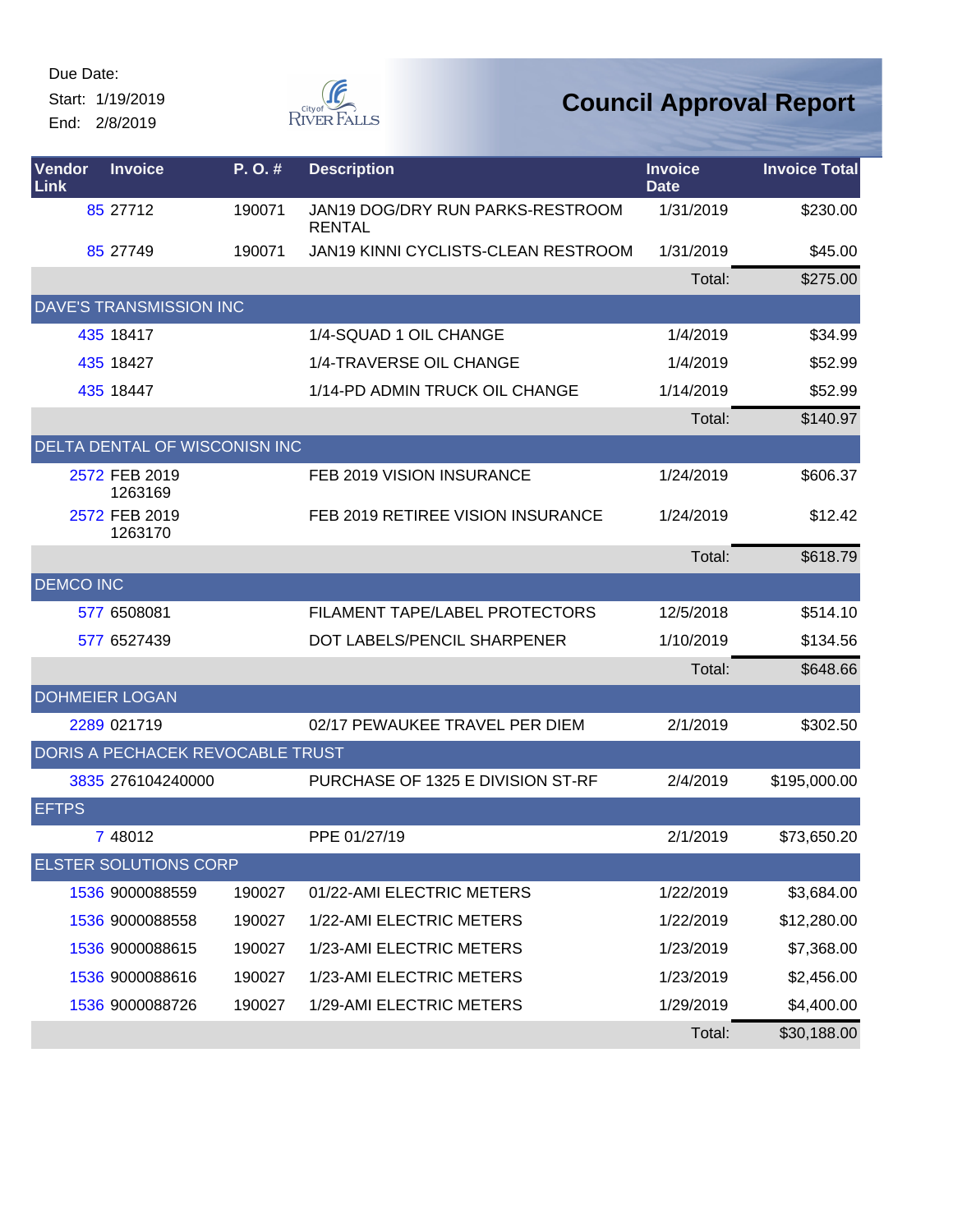Due Date: Start: 1/19/2019

End: 2/8/2019



| Vendor<br>Link        | <b>Invoice</b>                       | P. O. # | <b>Description</b>                                       | <b>Invoice</b><br><b>Date</b> | <b>Invoice Total</b> |
|-----------------------|--------------------------------------|---------|----------------------------------------------------------|-------------------------------|----------------------|
|                       | EO JOHNSON CO. INC                   |         |                                                          |                               |                      |
|                       | 98 INV483894                         |         | PD-RICOH 10/19-1/18 OVERAGE USEAGE                       | 12/31/2018                    | \$232.10             |
|                       | 98 24092081                          |         | <b>JAN19 LIBRARY SAMSUNG COPIER</b>                      | 1/17/2019                     | \$109.52             |
|                       | 98 24202985                          |         | FEB19 PD RICOH COPIER                                    | 2/4/2019                      | \$151.50             |
|                       |                                      |         |                                                          | Total:                        | \$493.12             |
|                       | <b>EXPRESS PERSONNEL SERVICES</b>    |         |                                                          |                               |                      |
|                       | 109 21744893                         | 190019  | WKEND 1/6-MILLER 7HRS & WALTERS<br>16HRS                 | 1/9/2019                      | \$424.86             |
|                       | 109 21762376                         | 190029  | WKEND 1/13-29HRS-JHAYES INTERNSHIP                       | 1/15/2019                     | \$508.08             |
|                       | 109 21762378                         | 190021  | WK END 1/13-16.5 HRS TRIXMANN-TEMP<br><b>HELP</b>        | 1/15/2019                     | \$313.17             |
|                       | 109 21762377                         | 190019  | WKEND 1/13-47HRS-JMILLER & JWALTERS-<br><b>TEMP HELP</b> | 1/15/2019                     | \$872.35             |
|                       | 109 21792103                         | 190029  | WKEND 1/20-37HRS JHAYES-TEMP INTERN                      | 1/22/2019                     | \$648.24             |
|                       | 109 21792105                         | 190021  | WKEND 1/20-16HRS TRIXMANN-TEMP HELP                      | 1/22/2019                     | \$303.68             |
|                       | 109 21792104                         | 190019  | WKEND 1/20-39HRS-JMILLER & JWALTERS-<br><b>TEMP</b>      | 1/22/2019                     | \$724.89             |
|                       | 109 21829648                         | 190019  | WKEND 1/27-31.5HRS MILLER/WALTERS<br><b>TEMP HELP</b>    | 1/29/2019                     | \$580.72             |
|                       | 109 21829647                         | 190029  | WKEND 1/27-35HRS JHAYES - COMM<br><b>INTERN</b>          | 1/29/2019                     | \$613.20             |
|                       | 109 21829649                         | 190021  | WKEND 1/27-16HRS TRIXMANN-TEMP HELP                      | 1/29/2019                     | \$303.68             |
|                       |                                      |         |                                                          | Total:                        | \$5,292.87           |
|                       | <b>FBA SPLICING LLC</b>              |         |                                                          |                               |                      |
|                       | 3826 2100                            |         | NORTH & SOUTH SUB STATIONS-MAINT<br><b>TEST</b>          | 1/28/2019                     | \$400.00             |
|                       | FIRST NATIONAL BANK - RF SECTION 125 |         |                                                          |                               |                      |
|                       | 6 48011                              |         | PPE 01/27/19                                             | 2/1/2019                      | \$3,990.45           |
|                       | FORUM COMMUNICATION CO               |         |                                                          |                               |                      |
|                       | 234 178576865/CH2<br>019             |         | 2019 RENEWAL-CH BREAKROOM<br><b>SUBSCRIPTION</b>         | 1/28/2019                     | \$56.00              |
| <b>GALLS LLC</b>      |                                      |         |                                                          |                               |                      |
|                       | 864 011687453                        |         | <b>BADGES W/STATE SEALS</b>                              | 12/31/2018                    | \$141.40             |
| <b>GRAPHIC DESIGN</b> |                                      |         |                                                          |                               |                      |
|                       | 598 QB27780                          | 190058  | JAN19 PRINTING/POSTAGE-WINTER<br><b>NEWSLETTER</b>       | 1/16/2019                     | \$4,696.79           |
|                       | HANTEN BROADCASTING COMPANY INC      |         |                                                          |                               |                      |
|                       | 306 JAN19                            |         | JAN19 SPORTSCASTERS CLUB                                 | 1/31/2019                     | \$60.00              |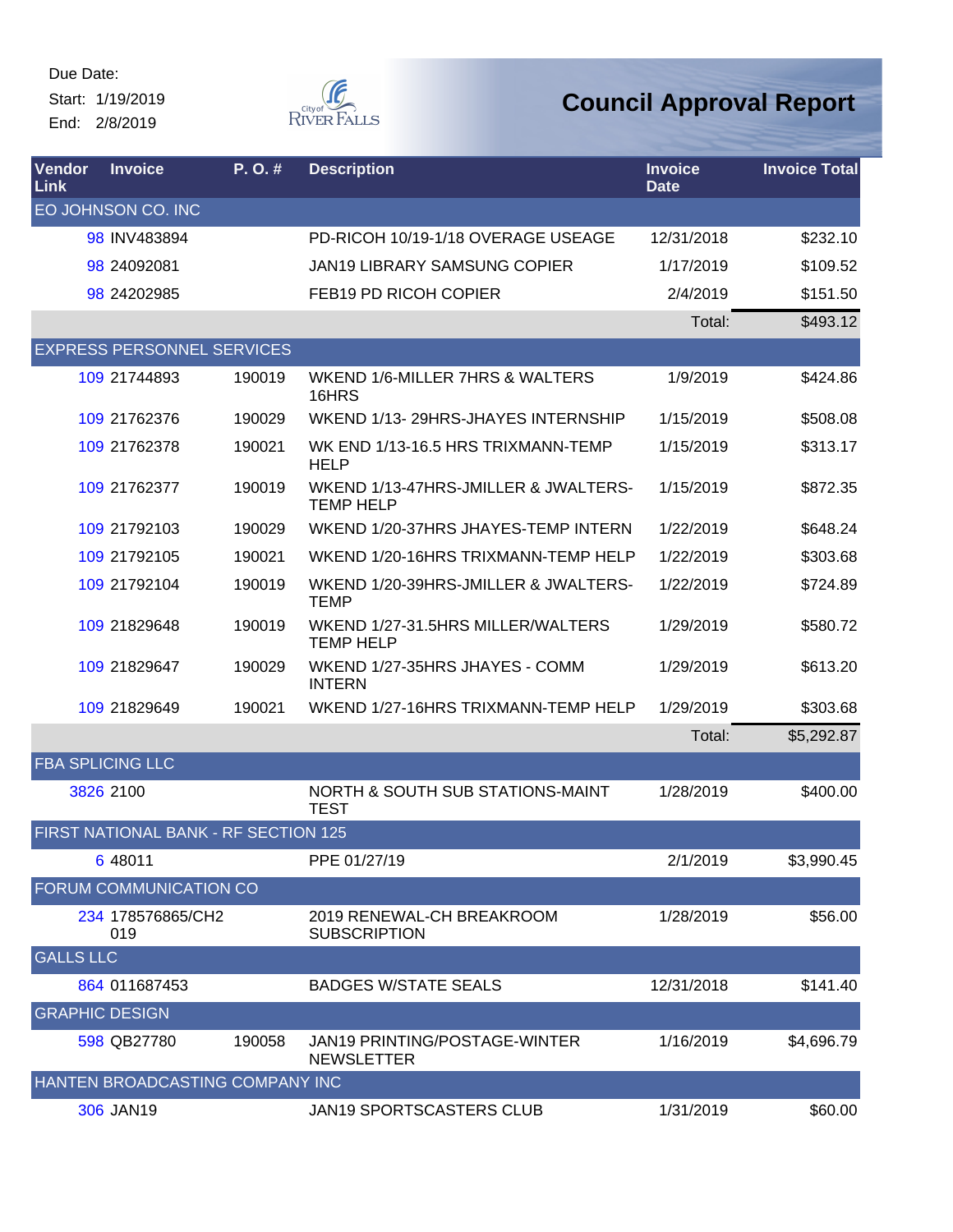Start: 1/19/2019 End: 2/8/2019



| Vendor<br>Link | <b>Invoice</b>           | P.O.#                        | <b>Description</b>                  | <b>Invoice</b><br><b>Date</b> | <b>Invoice Total</b> |
|----------------|--------------------------|------------------------------|-------------------------------------|-------------------------------|----------------------|
|                | <b>HEALTH PARTNERS</b>   |                              |                                     |                               |                      |
|                | 356 FEB 2019<br>87049981 |                              | FEB 2019 HEALTH/DENTAL INSURANCE    | 1/24/2019                     | \$179,672.65         |
|                |                          | HOISINGTON KOEGLER GROUP INC |                                     |                               |                      |
|                | 1261 018-019-9           |                              | FINAL-KINNI RIVER CORRIDOR WORK     | 12/31/2018                    | \$3,000.00           |
| HOVEL, DAVID   |                          |                              |                                     |                               |                      |
|                | 403 021319               |                              | 02/13/19 EAU CLAIRE TRAVEL PER DIEM | 2/1/2019                      | \$54.50              |
|                | HUB 70 DESIGN & PRINT    |                              |                                     |                               |                      |
|                | 2139 INV-18165           |                              | POLY AIR GLEN PARK SIGNS/LAYOUT     | 12/27/2018                    | \$574.89             |
|                | HUEBSCH LAUNDRY COMPANY  |                              |                                     |                               |                      |
|                | 146 4210273              | 190047                       | 1/02 PD BRUSHMAT SVC                | 1/2/2019                      | \$55.59              |
|                | 146 4210287              | 190072                       | 01/02 WWTP RUG SERVICE              | 1/2/2019                      | \$93.44              |
|                | 146 4217551              | 190017                       | 1/16- HUEBSCH WWTP UNIFORMS         | 1/16/2019                     | \$44.74              |
|                | 146 4217550              | 190035                       | 1/16-HUEBSCH PW UNIFORMS            | 1/16/2019                     | \$131.12             |
|                | 146 4217360              |                              | <b>CREDIT-T.CONNOLLY REED JEAN</b>  | 1/16/2019                     | $-$26.90$            |
|                | 146 4217549              | 190016                       | 01/16-HUEBSCH WATER UNIFORMS        | 1/16/2019                     | \$40.28              |
|                | 146 4217548              | 190011                       | 01/16-HUEBSCH ELECTRIC UNIFORM      | 1/16/2019                     | \$250.59             |
|                | 146 4218238              | 190047                       | 01/16 PD BRUSHMAT SVC               | 1/16/2019                     | \$40.77              |
|                | 146 4218241              | 190044                       | 1/16 LINEN/BRUSHMAT SVC             | 1/16/2019                     | \$47.96              |
|                | 146 4221513              | 190011                       | 01/23 HUEBSCH ELECTRIC UNIFORM      | 1/23/2019                     | \$250.59             |
|                | 146 4221514              | 190016                       | 01/23 HUEBSCH WATER UNIFORMS        | 1/23/2019                     | \$40.28              |
|                | 146 4221515              | 190035                       | 01/23 HUEBSCH PW UNIFORMS           | 1/23/2019                     | \$131.12             |
|                | 146 4221516              | 190017                       | 01/23 HUEBSCH WWTP UNIFORMS         | 1/23/2019                     | \$44.74              |
|                | 146 4222246              | 190022                       | 1/23 LIBRARY BRUSHMAT SERVICE       | 1/23/2019                     | \$86.08              |
|                | 146 4225574              | 190011                       | 1/30 HUEBSCH ELECTRIC UNIFORM       | 1/30/2019                     | \$250.59             |
|                | 146 4225575              | 190016                       | 1/30 HUEBSCH WATER UNIFORMS         | 1/30/2019                     | \$68.71              |
|                | 146 4225577              | 190017                       | 01/30 HUEBSCH WWTP UNIFORMS         | 1/30/2019                     | \$44.74              |
|                | 146 4226289              | 190018                       | 1/30 CITY HALL BRUSHMAT SERVICE     | 1/30/2019                     | \$56.92              |
|                | 146 4226283              | 190044                       | 01/30 LINEN/BRUSHMAT SVC            | 1/30/2019                     | \$47.96              |
|                | 146 4226276              | 190047                       | 1/30 PD BRUSHMAT SVC                | 1/30/2019                     | \$55.59              |
|                | 146 4226291              | 190072                       | 01/30 WWTP RUG SERVICE              | 1/30/2019                     | \$93.44              |
|                | 146 4230184              | 190011                       | 02/06 HUEBSCH ELECTRIC UNIFORM      | 2/6/2019                      | \$250.59             |
|                | <b>146 4230185</b>       | 190016                       | 02/06 HUEBSCH WATER UNIFORMS        | 2/6/2019                      | \$40.28              |
|                | 146 4230187              | 190017                       | 02/06 HUEBSCH WWTP UNIFORMS         | 2/6/2019                      | \$44.74              |
|                |                          |                              |                                     | Total:                        | \$2,183.96           |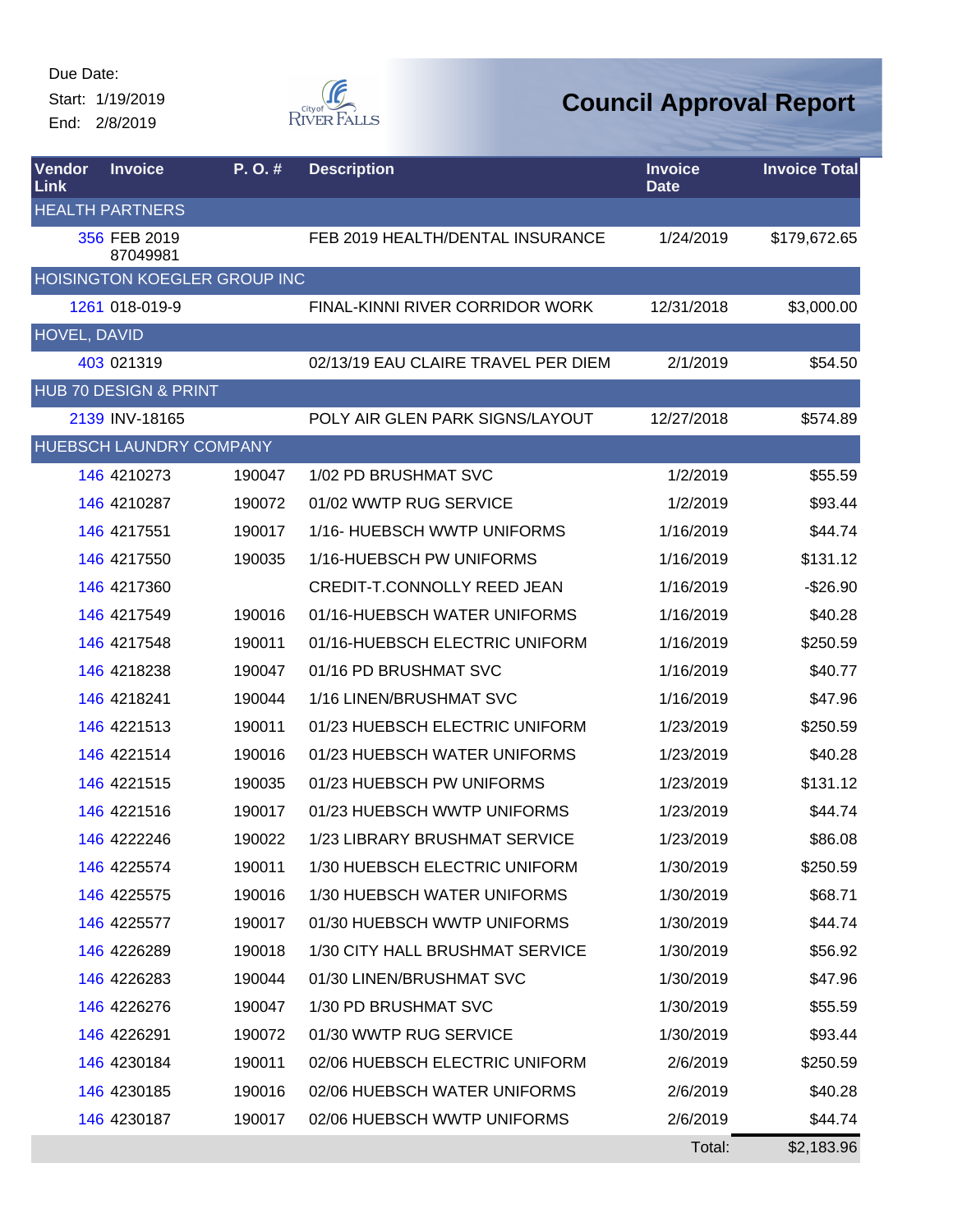Due Date: Start: 1/19/2019

End: 2/8/2019



| Vendor<br>Link         | <b>Invoice</b>                          | P.O.#  | <b>Description</b>                                   | <b>Invoice</b><br><b>Date</b> | <b>Invoice Total</b> |
|------------------------|-----------------------------------------|--------|------------------------------------------------------|-------------------------------|----------------------|
|                        | INDIANHEAD FEDERATED LIBRARY SYSTEM     |        |                                                      |                               |                      |
|                        | 655 219041                              |        | 2019 MORE OPERATING/MAINT/CONTENT                    | 1/4/2019                      | \$48,616.00          |
|                        | 655 219121                              |        | 2019 MOVIE LICENSING                                 | 1/21/2019                     | \$402.00             |
|                        |                                         |        |                                                      | Total:                        | \$49,018.00          |
|                        |                                         |        | INTERNATIONAL CITY MGMT ASSOC RETIREMENT CORP        |                               |                      |
|                        | 1 48006                                 |        | PPE 01/27/19                                         | 2/1/2019                      | \$16,721.26          |
|                        | 1 48007                                 |        | PPE 01/27/19                                         | 2/1/2019                      | \$554.92             |
|                        |                                         |        |                                                      | Total:                        | \$17,276.18          |
| <b>J&amp;J GIS LLC</b> |                                         |        |                                                      |                               |                      |
|                        | 651 JAN2019                             | 190065 | <b>JAN19 GIS SERVICES</b>                            | 1/31/2019                     | \$2,205.00           |
|                        | JERRY BIGGERS CHEVROLET INC             |        |                                                      |                               |                      |
|                        | 3756 43920                              | 190028 | 2019 Chevy - One Ton 4x4 Pickup/Dump Box             | 1/2/2019                      | \$40,423.00          |
|                        | JH LARSON ELECTRICAL COMPANY            |        |                                                      |                               |                      |
|                        | 159 S101927115.00                       |        | 1/18-FLUORESCENT LAMPS                               | 1/18/2019                     | \$146.86             |
|                        | 159 S101926918.00<br>1                  |        | 1/18-FLUORESCENT LAMPS                               | 1/18/2019                     | \$443.59             |
|                        |                                         |        |                                                      | Total:                        | \$590.45             |
| <b>KATY FREY</b>       |                                         |        |                                                      |                               |                      |
|                        | 3723 FEB19REIMBU<br><b>RSE</b>          |        | FREY-FEB2019 TUITION REIMBURSEMENT                   | 2/5/2019                      | \$860.63             |
| <b>KWIK TRIP</b>       |                                         |        |                                                      |                               |                      |
|                        | 172 DEC18 MOTOR<br><b>FUEL</b>          |        | DEC18 MOTOR FUEL STMT                                | 12/31/2018                    | \$8,385.76           |
|                        | <b>LARSON, CHARLES</b>                  |        |                                                      |                               |                      |
|                        | 1953 2019SAFETYFO<br><b>OTWEAR</b>      |        | 2019 SAFETY FOOTWEAR<br><b>REIMBURSEMENT</b>         | 1/25/2019                     | \$150.00             |
|                        | <b>LEAGUE OF WI MUNICIPALITIES</b>      |        |                                                      |                               |                      |
|                        | 180 2019MEMBERS<br><b>HIP</b>           |        | 2019 ANNUAL STORMWATER GROUP<br><b>MEMBERSHIP</b>    | 1/28/2019                     | \$400.00             |
|                        | LEXISNEXIS RISK DATA MGMT INC           |        |                                                      |                               |                      |
|                        | 3765 1703497-<br>20181231               |        | DEC18 ADVANCED PERSON SEARCHES                       | 12/31/2018                    | \$4.00               |
|                        | <b>LIBRARY PAYMENTS AND REFUNDS</b>     |        |                                                      |                               |                      |
|                        | 995500 inv #116632                      |        | REFUND LOST LIBARY MATERIALS                         | 3/13/2017                     | \$2.00               |
|                        | 995500 3023500199088<br>2               |        | REISSUE-JAN 2018 REFUND LOST LIB<br><b>MATERIALS</b> | 2/1/2019                      | \$14.99              |
|                        |                                         |        |                                                      | Total:                        | \$16.99              |
|                        | LINCOLN NATIONAL LIFE INSURANCE COMPANY |        |                                                      |                               |                      |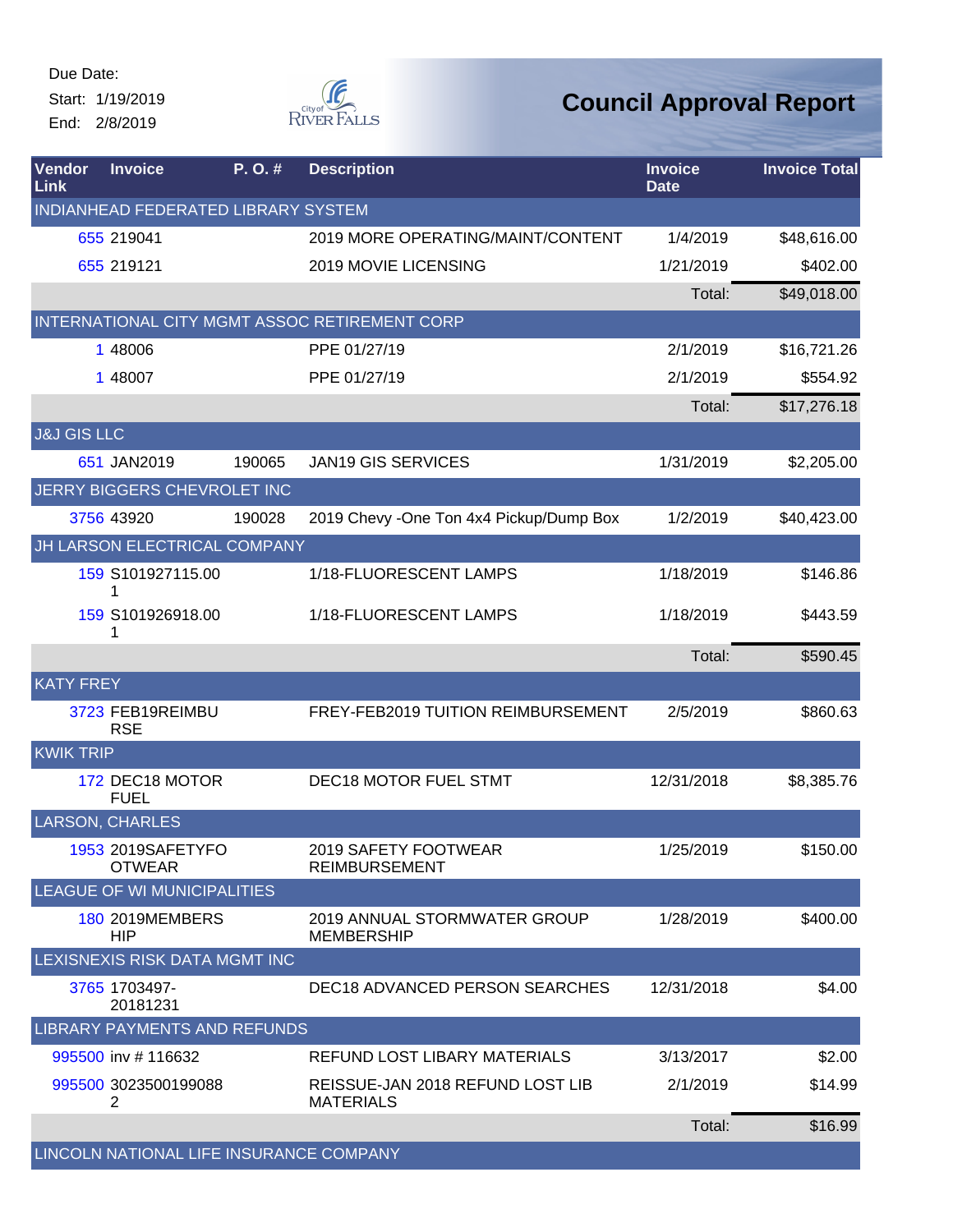Start: 1/19/2019 End: 2/8/2019

**F** RIVER FALLS

| Vendor<br>Link         | <b>Invoice</b>                  | P.O.#  | <b>Description</b>                                           | <b>Invoice</b><br><b>Date</b> | <b>Invoice Total</b> |
|------------------------|---------------------------------|--------|--------------------------------------------------------------|-------------------------------|----------------------|
|                        | 3066 FEB 2019<br>381804674      |        | FEB 2019 LIFE/AD&D/LTD                                       | 1/24/2019                     | \$4,852.93           |
|                        | 3066 FEB 2019<br>3818106403     |        | FEB 2019 AD&D/VOL AD&D                                       | 1/24/2019                     | \$264.08             |
|                        |                                 |        |                                                              | Total:                        | \$5,117.01           |
|                        | LINEHAN OUTDOOR SERVICES LLC    |        |                                                              |                               |                      |
|                        | 1570 3401                       | 190073 | JAN2019 Snow Shoveling - Sidewalk                            | 1/31/2019                     | \$3,545.00           |
|                        | <b>LOFFLER COMPANIES INC</b>    |        |                                                              |                               |                      |
|                        | 182 23970398                    |        | JAN19-FD KONICA MINOLTA STANDARD<br><b>PYMT</b>              | 1/1/2019                      | \$216.00             |
|                        | 182 374291383                   |        | PW KONICA-JAN19 BASE PYMT/OVERAGES                           | 1/1/2019                      | \$200.61             |
|                        | 182 23970396                    |        | JAN19-COURT/CSR KONICA MINOLTA                               | 1/2/2019                      | \$160.00             |
|                        | 182 23970399                    |        | <b>JAN19 ADMIN KONICA MINOLTA-</b><br>STANDARD/USAGE         | 1/2/2019                      | \$222.44             |
|                        | 182 23970397                    |        | <b>JAN19 MAILROOM KONICA MINOLTA</b><br><b>STANDARD PYMT</b> | 1/2/2019                      | \$249.00             |
|                        | 182 24091154                    |        | JAN19 AMB KONICA MINOLTA STANDARD<br><b>PYMT</b>             | 1/17/2019                     | \$123.00             |
|                        |                                 |        |                                                              | Total:                        | \$1,171.05           |
|                        | <b>LUCK PUBLIC LIBRARY</b>      |        |                                                              |                               |                      |
|                        | 3664 735949                     |        | REIMBURSE-WAKING UP WHITE-LOST<br><b>BOOK</b>                | 1/16/2019                     | \$20.00              |
| <b>LYLE SIGNS</b>      |                                 |        |                                                              |                               |                      |
|                        | 897 001101025                   | 190038 | 1/25-STREET SIGNS/SPEED LIMITS                               | 1/24/2019                     | \$753.75             |
| <b>MAILFINANCE INC</b> |                                 |        |                                                              |                               |                      |
|                        | 376 N7559224                    | 180011 | DEC18 QRTLY POSTAGE MACHINE LEASE                            | 12/31/2018                    | \$174.34             |
|                        | 376 N7559224/19                 |        | JAN/FEB19 QUARTERLY POSTAGE<br><b>MACHINE LEASE</b>          | 2/1/2019                      | \$348.68             |
|                        |                                 |        |                                                              | Total:                        | \$523.02             |
|                        | <b>MAILROOM FINANCE INC</b>     |        |                                                              |                               |                      |
|                        | 845 DEC18 STMT                  |        | DEC18-POSTAGE METER FUNDS                                    | 12/31/2018                    | \$3,699.90           |
|                        | METERING & TECHNOLOGY SOLUTIONS |        |                                                              |                               |                      |
|                        | 451 13437                       | 190034 | 1/18 - WATER METERS                                          | 1/18/2019                     | \$10,044.21          |
|                        | 451 13511                       |        | <b>30 RUBBER GASKETS</b>                                     | 1/30/2019                     | \$53.92              |
|                        |                                 |        |                                                              | Total:                        | \$10,098.13          |
|                        |                                 |        | MIDAMERICA ADMINISTRATIVE & RETIREMENT SOLUTIONS             |                               |                      |
|                        | 500 MAR000000972<br>9           |        | 3RD QTR 2018 HRA PROCESSING FEES                             | 12/19/2018                    | \$515.00             |
| <b>MIDWEST TAPE</b>    |                                 |        |                                                              |                               |                      |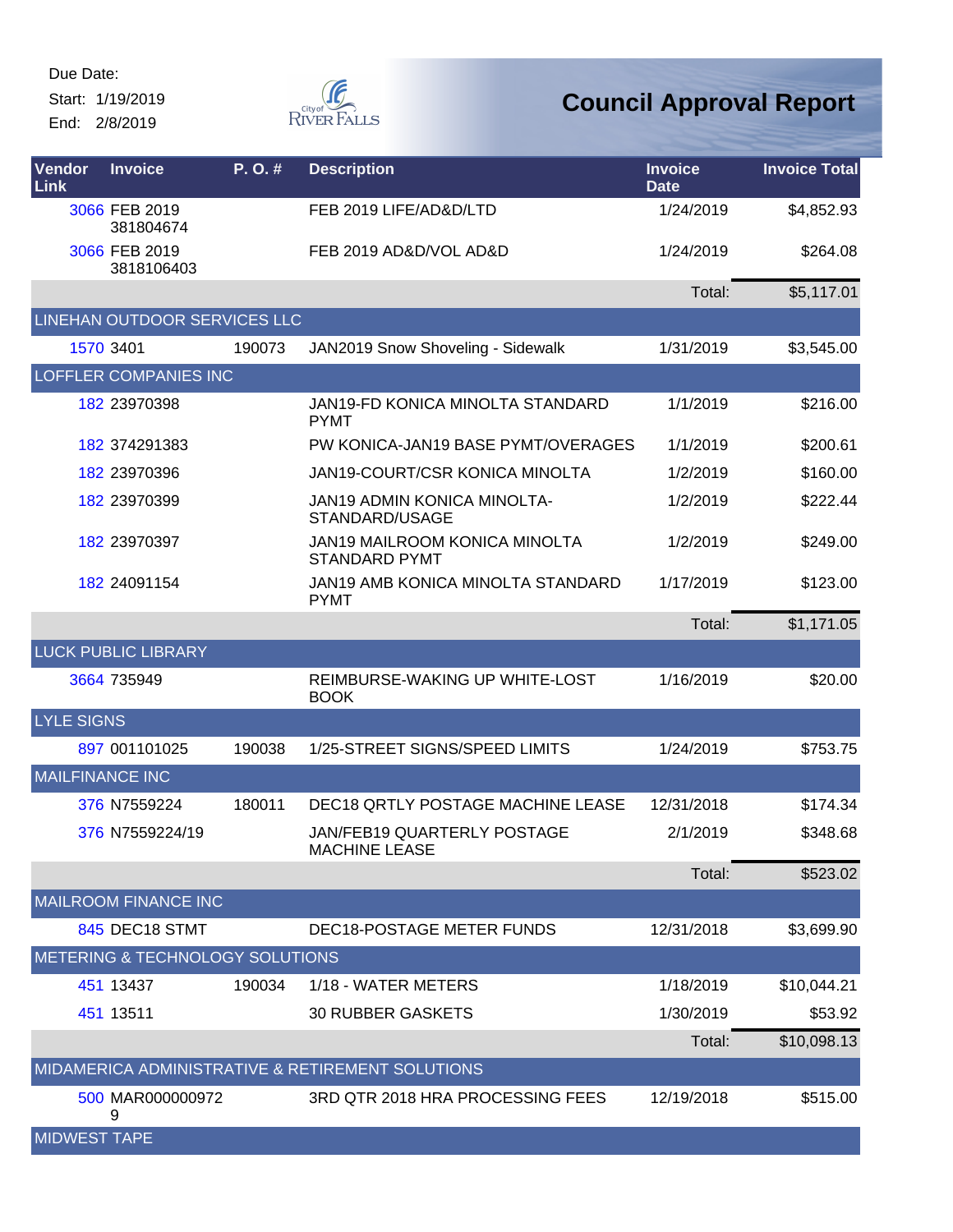Start: 1/19/2019 End: 2/8/2019



| Vendor<br>Link | <b>Invoice</b>                     | P.O.#  | <b>Description</b>                                               | <b>Invoice</b><br><b>Date</b> | <b>Invoice Total</b> |
|----------------|------------------------------------|--------|------------------------------------------------------------------|-------------------------------|----------------------|
|                | 409 96855849                       |        | HOUSE NEXT DOOR/WATCHING YOU-<br><b>AUDIO MATERIAL</b>           | 1/15/2019                     | \$69.98              |
|                | 409 96856680                       |        | GOLDEN TRESSES/RULE OF LAW-AUDIO<br><b>MATERIAL</b>              | 1/15/2019                     | \$64.98              |
|                | 409 96884263                       |        | CONNECTIONS IN DEATH-AUDIO MATERIAL                              | 1/22/2019                     | \$39.99              |
|                | 409 96884262                       |        | <b>TURNING POINT-AUDIO MATERIAL</b>                              | 1/22/2019                     | \$39.99              |
|                | 409 96913697                       |        | <b>CURRENT/WEDDING GUEST/I OWE YOU-</b><br><b>AUDIO MATERIAL</b> | 1/29/2019                     | \$129.97             |
|                |                                    |        |                                                                  | Total:                        | \$344.91             |
|                | <b>MORTON SALT INC</b>             |        |                                                                  |                               |                      |
|                | 3764 5401694750                    |        | 97.86 TONS/BULK SAFE-T SALT                                      | 12/31/2018                    | \$6,886.44           |
|                | MUNICIPAL CODE CORPORATION         |        |                                                                  |                               |                      |
|                | 773 00324095                       |        | SUPPLEMENT NO 38-1-<br>19/PAGES/IMAGES/GRAPHS                    | 1/31/2019                     | \$970.74             |
| <b>NWBIA</b>   |                                    |        |                                                                  |                               |                      |
|                | 395 2019MEMBER                     |        | 2019 DHOVEL MEMBERSHIP                                           | 1/17/2019                     | \$25.00              |
|                | OFFICE ENTERPRISES INC             |        |                                                                  |                               |                      |
|                | 202 433546                         |        | LETTER OPENER/ANNUAL MAINT<br><b>CONTRACT RENEWAL</b>            | 1/1/2019                      | \$293.00             |
|                | ONE TIME PAY VENDOR                |        |                                                                  |                               |                      |
|                | 9999 J FARR 4815-7                 |        | REFUND #4815-7 210 N FREMONT ST#2                                | 9/28/2015                     | \$36.86              |
|                | 9999 M HOVESTOL                    |        | REFUND 5488-2 1009 ROOSEVELT ST                                  | 9/14/2016                     | \$199.94             |
|                | 9999 8226-00                       |        | REFUND-UTILITY ACCT#8226-00                                      | 6/22/2018                     | \$71.62              |
|                | 9999 732267                        |        | REFUND-LOST DISCOVERY MAGAZINE                                   | 1/17/2019                     | \$5.00               |
|                | 9999 RF201987                      |        | CASE#RF2019-87/JFRIEDELL BOND PYMT                               | 1/23/2019                     | \$69.00              |
|                | 9999 4N80ZFXJ3N                    |        | RESTITUTION/CITATION 4N80ZFXJ3N                                  | 1/29/2019                     | \$46.40              |
|                | 9999 160770                        |        | REFUND-SNOW REMOVAL FROM 12/21/16                                | 1/31/2019                     | \$40.00              |
|                | 9999 M BEAVER                      |        | REISSUE-REFUND LOST LIBRARY<br><b>MATERIALS</b>                  | 2/1/2019                      | \$7.99               |
|                | 9999 WHEAP<br>REFUND 9-30-<br>16   |        | REISSUE-REFUND FINAL ACCOUNTS W/NO<br><b>FWD ADDRESSES</b>       | 2/1/2019                      | \$623.40             |
|                |                                    |        |                                                                  | Total:                        | \$1,100.21           |
|                | PARK FALLS PUBLIC LIBRARY          |        |                                                                  |                               |                      |
|                | 3767 438732                        |        | REIMBURSE-100 YR OLD MAN-LOST BOOK                               | 1/23/2019                     | \$16.00              |
|                | <b>PAYMENT SERVICE NETWORK INC</b> |        |                                                                  |                               |                      |
|                | 206 188371                         | 190024 | JAN19-RFMU PAYMENT PROCESSING SVC                                | 1/31/2019                     | \$803.15             |
| <b>PAYPAL</b>  |                                    |        |                                                                  |                               |                      |
|                | 639 81065703                       |        | FEB19 PARK AND REC FEE                                           | 2/1/2019                      | \$30.00              |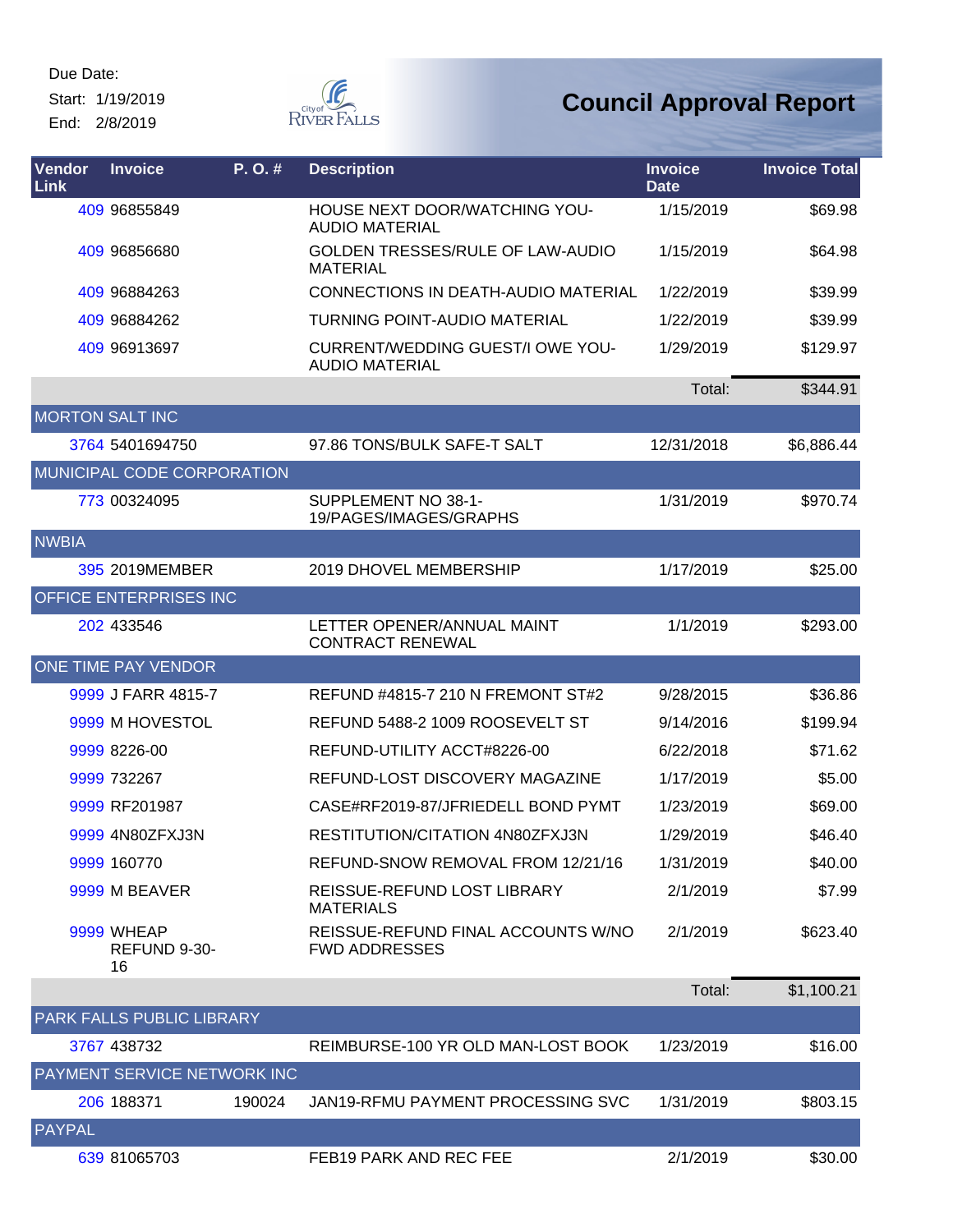Start: 1/19/2019 End: 2/8/2019



| <b>Vendor</b><br>Link | <b>Invoice</b>                                  | P.O.#  | <b>Description</b>                                  | <b>Invoice</b><br><b>Date</b> | <b>Invoice Total</b> |
|-----------------------|-------------------------------------------------|--------|-----------------------------------------------------|-------------------------------|----------------------|
|                       | <b>PELION BENEFITS</b>                          |        |                                                     |                               |                      |
|                       | 5 48010                                         |        | PPE 01/27/19                                        | 2/1/2019                      | \$581.79             |
|                       | PIERCE COUNTY HIGHWAY DEPT                      |        |                                                     |                               |                      |
|                       | 453 181225                                      |        | <b>DEC18 GRAVEL MATERIAL</b>                        | 12/31/2018                    | \$325.79             |
|                       | PJ KORTENS AND COMPANY INC                      |        |                                                     |                               |                      |
|                       | 3253 10021110                                   | 190062 | <b>WWTP WETWELL CONTROLS</b>                        | 1/24/2019                     | \$1,380.73           |
|                       | 3253 10021109                                   | 190062 | WELL#3/SUBMERSIBLE WELL DRAW DOWN<br><b>SENSOR</b>  | 1/24/2019                     | \$1,879.12           |
|                       | 3253 10021108                                   | 190062 | WELL#2/SUBMERSIBLE WELL DRAW DOWN<br><b>SENSOR</b>  | 1/24/2019                     | \$2,845.05           |
|                       |                                                 |        |                                                     | Total:                        | \$6,104.90           |
|                       | <b>POSTMASTER</b>                               |        |                                                     |                               |                      |
|                       | 276 FEB2019                                     |        | POSTAGE FOR HOMEOWNERS WORKSHOP<br><b>POSTCARDS</b> | 2/7/2019                      | \$550.00             |
| <b>PRINT ART</b>      |                                                 |        |                                                     |                               |                      |
|                       | 1064 4348                                       |        | <b>GORMAN-BUSINESS CARDS</b>                        | 1/29/2019                     | \$89.00              |
|                       | RFMU PAYMENTS OR REFUNDS                        |        |                                                     |                               |                      |
|                       | 990610 4151-23<br><b>ENCORE</b><br><b>REALT</b> |        | REISSUE-RFMU OVERPYMT #4151-23                      | 2/1/2019                      | \$86.00              |
|                       | RIVER FALLS AREA HOSPITAL                       |        |                                                     |                               |                      |
|                       | 226 REIMBURSE                                   |        | REIMBURSE-GRANT FUNDS FOR ID<br><b>SCANNER</b>      | 1/31/2019                     | \$4,700.00           |
|                       | RIVER FALLS CHAMBER OF COMMERCE INC             |        |                                                     |                               |                      |
|                       | 225 16571                                       |        | 2019 MEMBERSHIP RENEWAL/LEADER                      | 1/15/2019                     | \$3,500.00           |
|                       | 225 16683                                       |        | 1/23 APPLICANCE REBATES-CHAMBER<br><b>CHECKS</b>    | 1/23/2019                     | \$200.00             |
|                       |                                                 |        |                                                     | Total:                        | \$3,700.00           |
|                       | RIVER FALLS SENIOR CITIZENS                     |        |                                                     |                               |                      |
|                       | 438 FEB19                                       |        | <b>FEB19 SENIOR CENTER</b>                          | 2/1/2019                      | \$500.00             |
|                       | ROHL CONSTRUCTION INC                           |        |                                                     |                               |                      |
|                       | 2983 11528                                      |        | 45 TONS LIMESTONE/POWELL AVE                        | 12/12/2018                    | \$369.00             |
|                       | ROOF TECH INC                                   |        |                                                     |                               |                      |
|                       | 785 17310                                       | 190032 | 1/14/19-Power Plant Roof Repair                     | 1/25/2019                     | \$1,503.18           |
|                       | <b>ROSS &amp; ASSOCIATES LTD</b>                |        |                                                     |                               |                      |
|                       | 375 PAVILIONBILL# 180420<br>З                   |        | <b>THRU NOV18-Glen Park Pavilion</b>                | 12/31/2018                    | \$14,935.00          |
|                       | 375 PAVILIONBILL# 180420<br>4                   |        | <b>DEC18 Glen Park Pavilion</b>                     | 12/31/2018                    | \$16,268.75          |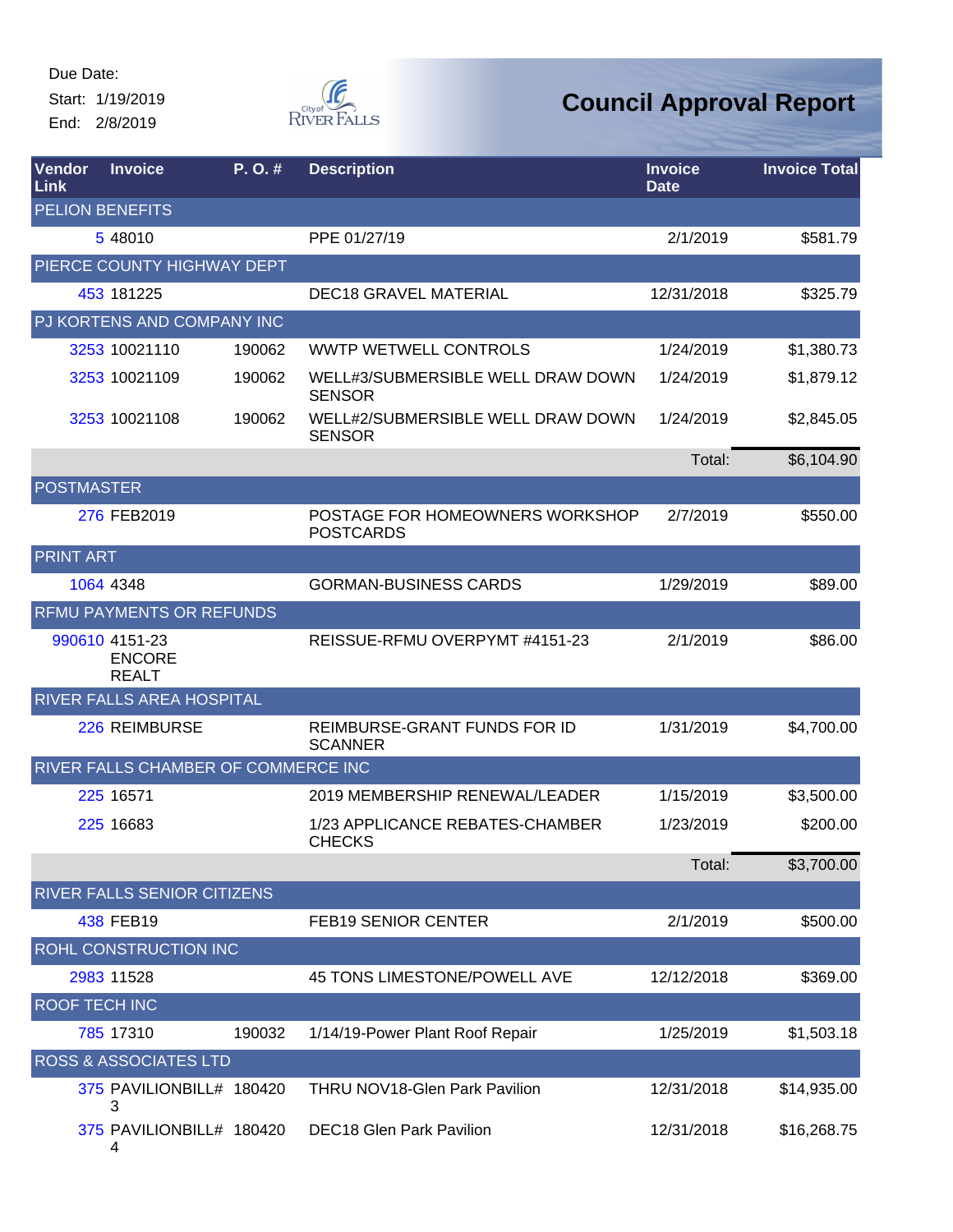Start: 1/19/2019 End: 2/8/2019



| Vendor<br>Link       | <b>Invoice</b>                               | P.O.#  | <b>Description</b>                                   | <b>Invoice</b><br><b>Date</b> | <b>Invoice Total</b> |
|----------------------|----------------------------------------------|--------|------------------------------------------------------|-------------------------------|----------------------|
|                      | 375 SHELTER#5                                | 180421 | 1/29-Glen Park Storm Shelter                         | 1/29/2019                     | \$257,212.50         |
|                      | 375 PAVILLION#5                              | 180420 | 1/30-Glen Park Pavilion                              | 1/30/2019                     | \$23,127.75          |
|                      |                                              |        |                                                      | Total:                        | \$311,544.00         |
|                      | <b>RUDESILL, TRAVIS</b>                      |        |                                                      |                               |                      |
|                      | 1574 021719                                  |        | 2/17 PEWAUKEE TRAVEL PER DIEM                        | 2/1/2019                      | \$302.50             |
|                      | <b>SCC FIRE OFFICERS ASSN INC</b>            |        |                                                      |                               |                      |
|                      | 238 2019-0101                                |        | RF FIRE DEPT-2019 DUES                               | 2/3/2019                      | \$100.00             |
|                      | <b>SCHINDLER ELEVATOR CORP</b>               |        |                                                      |                               |                      |
|                      | 444 8104959686                               | 190074 | 2019 City Hall Elevator Maintenance City             | 1/1/2019                      | \$3,180.96           |
|                      | SCHOOL DISTRICT OF RIVER FALLS               |        |                                                      |                               |                      |
|                      | 229 FEB28SUB                                 |        | 2/28/19 SUB NFELDMEIER-ST CROIX<br><b>SUMMIT</b>     | 1/23/2019                     | \$139.70             |
| <b>SCHWAAB AR</b>    |                                              |        |                                                      |                               |                      |
|                      | 563 C025334                                  |        | <b>EXCELMARK SI DATE STAMPER</b>                     | 1/8/2019                      | \$78.25              |
| <b>SEEMUTH, DEAN</b> |                                              |        |                                                      |                               |                      |
|                      | 3602 2019SAFETYFO<br><b>OTWEAR</b>           |        | 2019 SAFETY FOOTWEAR<br><b>REIMBURSEMENT</b>         | 1/10/2019                     | \$150.00             |
|                      | SHRED-IT US HOLDCO, INC                      |        |                                                      |                               |                      |
|                      | 2439 8126480276/DE 180075<br>C <sub>18</sub> |        | DEC2018 SHRED IT SERVICES FOR CITY                   | 12/31/2018                    | \$45.80              |
|                      | 2439 8126480276/JA<br>N <sub>19</sub>        |        | JAN19 SHREDDING SERVICES FOR AMB/PD                  | 1/22/2019                     | \$129.72             |
|                      |                                              |        |                                                      | Total:                        | \$175.52             |
|                      | <b>ST CROIX VALLEY FOUNDATION</b>            |        |                                                      |                               |                      |
|                      | 1626 NOV2018                                 |        | 2019 K-9 CALENDAR/DEPUTY CHIEF<br><b>OFFICE</b>      | 11/13/2018                    | \$10.00              |
|                      | 1626 NOV18                                   |        | 2019 K9 CALENDAR-DEPUTY CHIEFS<br><b>OFFICE</b>      | 11/20/2018                    | \$10.00              |
|                      |                                              |        |                                                      | Total:                        | \$20.00              |
|                      | ST CROIX VALLEY NATURAL GAS CO               |        |                                                      |                               |                      |
|                      | 255 DEC18                                    |        | DEC 2018 NATURAL GAS BILL                            | 12/31/2018                    | \$10,948.44          |
|                      |                                              |        | STATEWIDE ENERGY EFFICIENCY & RENEWABLES ADMIN INC   |                               |                      |
|                      | 243 DEC18                                    |        | DEC18 CTC ENERGY EFF FUNDS-FOCOS<br><b>ON ENERGY</b> | 12/31/2018                    | \$4,312.23           |
|                      | <b>SYLVANDER HEATING INC</b>                 |        |                                                      |                               |                      |
|                      | 15 44368                                     |        | AMB-PARKING GARAGE/REPLACED BELT                     | 12/31/2018                    | \$85.00              |
|                      | 15 45319                                     |        | LIBRARY-CANOPY GUTTERS                               | 12/31/2018                    | \$422.76             |
|                      |                                              |        |                                                      | Total:                        | \$507.76             |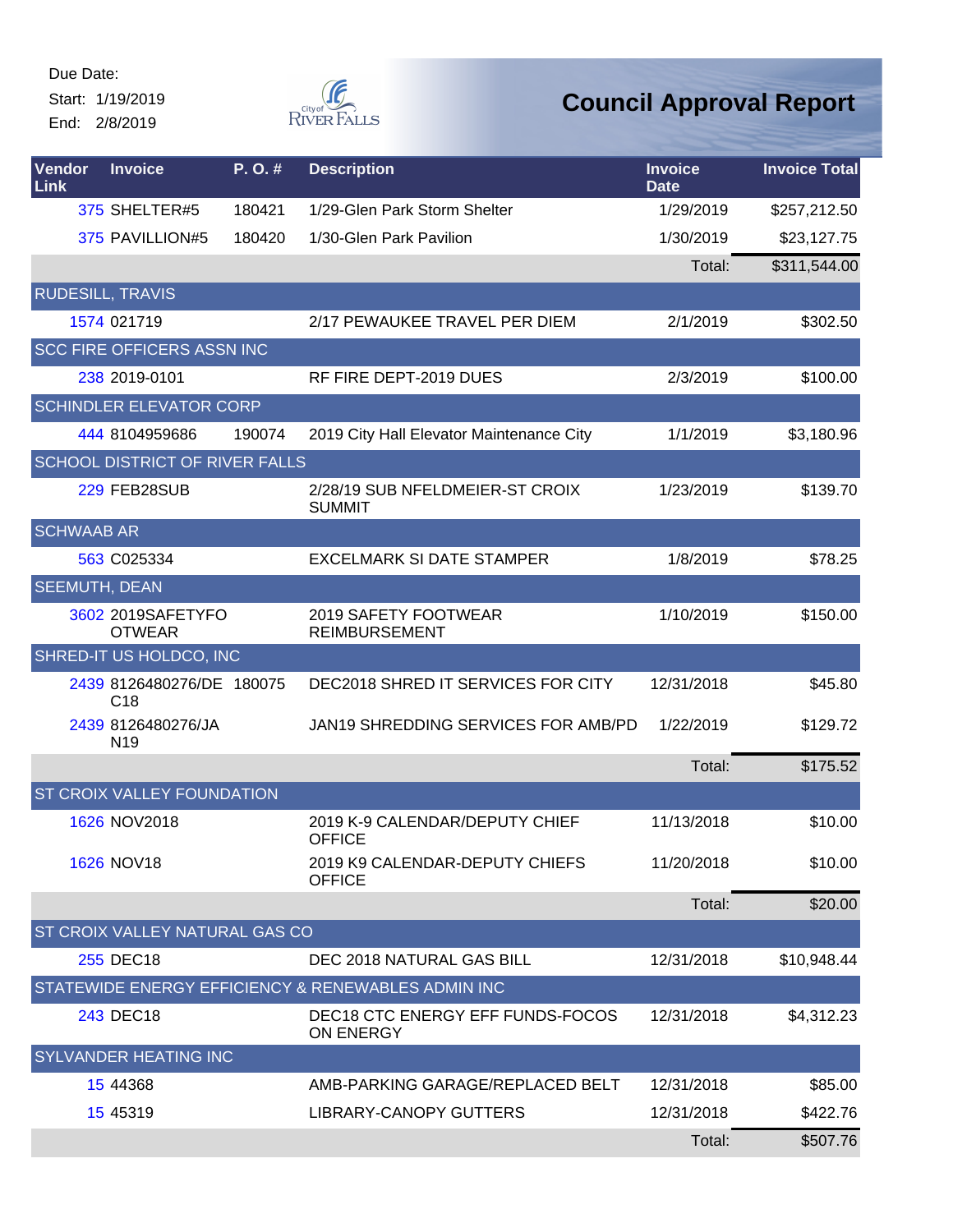Start: 1/19/2019 End: 2/8/2019



| Vendor<br>Link   | <b>Invoice</b>                | P.O.#  | <b>Description</b>                                     | <b>Invoice</b><br><b>Date</b> | <b>Invoice Total</b> |
|------------------|-------------------------------|--------|--------------------------------------------------------|-------------------------------|----------------------|
|                  | TD & I CABLE MAINTENANCE INC  |        |                                                        |                               |                      |
|                  | 2008 9085                     | 190050 | Anchor Paper Directional Boring                        | 1/17/2019                     | \$4,030.00           |
| THOME, CRYSTAL   |                               |        |                                                        |                               |                      |
|                  | 3834 JAN2019                  |        | REIMBURSE CRITICAL CARE<br><b>ENDORSEMENT</b>          | 1/31/2019                     | \$51.00              |
|                  | TOTAL EXCAVATING LLC          |        |                                                        |                               |                      |
|                  | 270 2779                      |        | <b>DIVISION ST WATER MAIN REPAIR</b>                   | 1/22/2019                     | \$3,665.00           |
| <b>TRAVELERS</b> |                               |        |                                                        |                               |                      |
|                  | 3027 4070F4165/JAN<br>19      |        | <b>JAN19 WORKERS</b><br>COMP/AUTO/UMBRELLA/COMM        | 1/14/2019                     | \$21,776.87          |
|                  | TRC ENVIRONMENTAL CORPORATION |        |                                                        |                               |                      |
|                  | 1405 333608                   | 180438 | DEC2018 BILLING-RF HYDROELECTRIC<br><b>RELICENSING</b> | 12/31/2018                    | \$17,956.94          |
|                  | 1405 334415                   | 180380 | THRU 12/12 - HYDROELECTRIC<br><b>RELICENSING</b>       | 12/31/2018                    | \$8,925.04           |
|                  |                               |        |                                                        | Total:                        | \$26,881.98          |
|                  | <b>TRI-STATE BOBCAT</b>       |        |                                                        |                               |                      |
|                  | 822 002251                    | 190045 | <b>Bobcat Toolcat and Attachments</b>                  | 1/14/2019                     | \$57,530.23          |
|                  | <b>UHL COMPANY INC</b>        |        |                                                        |                               |                      |
|                  | 446 10641                     | 180309 | 11/15 LIBRARY-INSTALL SEAL KITS ON VAVS 12/31/2018     |                               | \$1,160.00           |
|                  | 446 10768                     |        | INSTALLED ACTUATOR/RF PUBLIC LIBRARY 12/31/2018        |                               | \$887.00             |
|                  | 446 56605                     | 180309 | Library- Main Floor VAV Maintenance                    | 12/31/2018                    | \$8,681.50           |
|                  | 446 55549                     | 180066 | 3rd Qtr - Annual HVAC Service Contract                 | 12/31/2018                    | \$1,265.00           |
|                  | 446 57057                     | 190075 | Library 2019 Prev. Maintenance Agreement               | 1/2/2019                      | \$1,309.25           |
|                  |                               |        |                                                        | Total:                        | \$13,302.75          |
|                  | US BANK NATIONAL ASSOC        |        |                                                        |                               |                      |
|                  | 284 JAN19PCARDS               |        | JAN19 PCARD TRANSACTIONS                               | 2/1/2019                      | \$113,455.04         |
|                  | USIC LOCATING SERVICES LLC    |        |                                                        |                               |                      |
|                  | 286 315437                    | 190037 | JAN2019 LOCATING FOR STORM/SANITARY                    | 1/31/2019                     | \$480.92             |
|                  | 286 315436                    | 190069 | JAN19 LOCATING WATER / ELECTRIC<br><b>LOCATES</b>      | 1/31/2019                     | \$925.79             |
|                  |                               |        |                                                        | Total:                        | \$1,406.71           |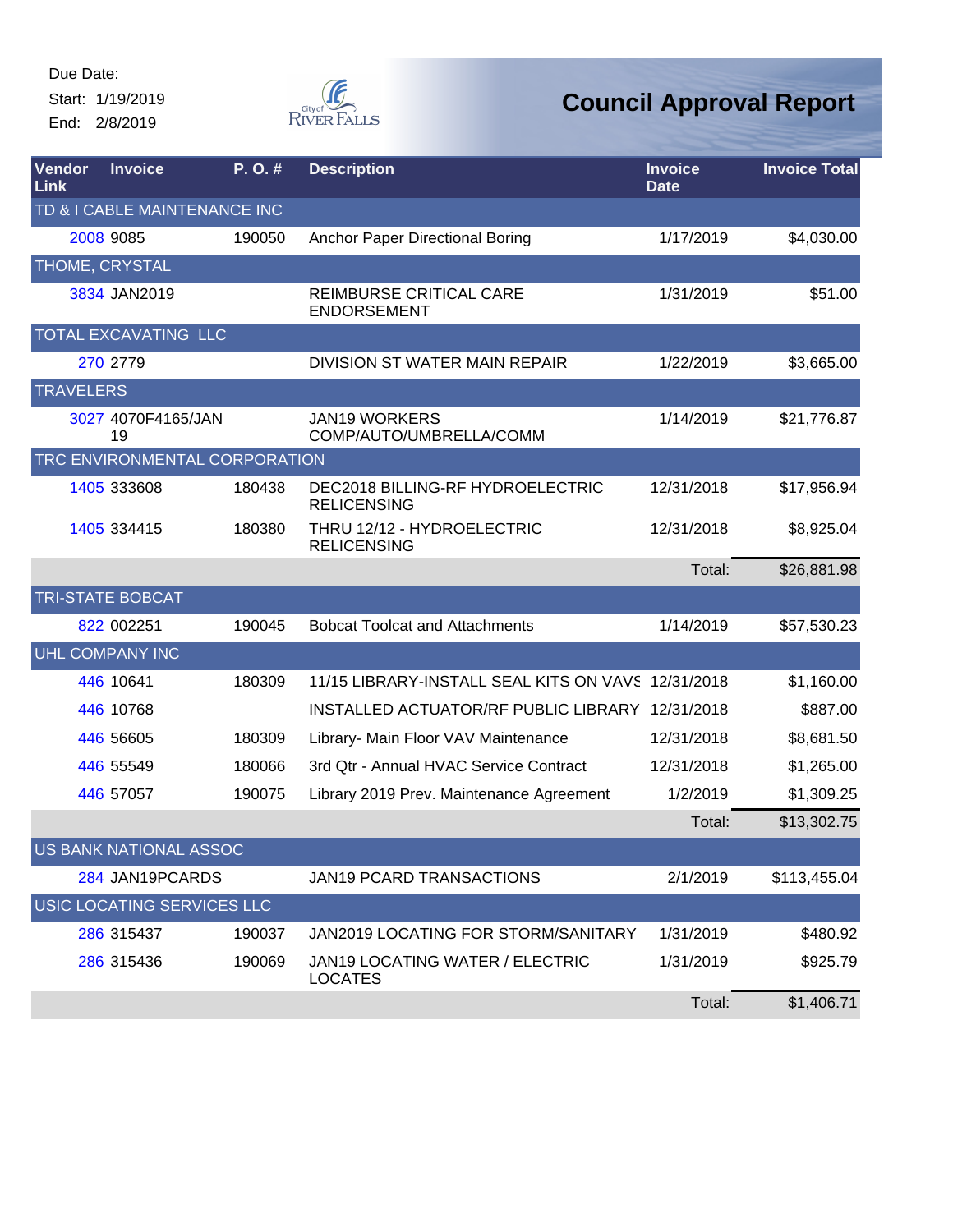Due Date: Start: 1/19/2019 End: 2/8/2019



| Vendor<br>Link     | <b>Invoice</b>                        | P.O.#  | <b>Description</b>                                   | <b>Invoice</b><br><b>Date</b> | <b>Invoice Total</b> |
|--------------------|---------------------------------------|--------|------------------------------------------------------|-------------------------------|----------------------|
|                    | <b>VERSA VEND VENDING</b>             |        |                                                      |                               |                      |
|                    | 1205 2114:017421                      |        | 11/28 CITY HALL COFFEE                               | 12/31/2018                    | \$70.00              |
|                    | 1205 2114:017487                      |        | 1/4-PD COFFEE SUPPLIES                               | 1/4/2019                      | \$94.00              |
|                    | 1205 2114:018953                      |        | 1/16/19-LIBRARY COFFEE                               | 1/16/2019                     | \$52.00              |
|                    | 1205 2114:018826                      |        | 1/17-LIBRARY COFFEE                                  | 1/17/2019                     | \$104.00             |
|                    |                                       |        |                                                      | Total:                        | \$320.00             |
|                    | <b>WCWRPC- WEST CENTRAL WISCONSIN</b> |        |                                                      |                               |                      |
|                    | 2527 709                              | 180356 | 4TH QTR 2018 TAXI ADMINISTRATON<br><b>ASSISTANCE</b> | 12/31/2018                    | \$2,460.00           |
|                    | WELD RILEY, S.C.                      |        |                                                      |                               |                      |
|                    | 301 22562                             |        | <b>DEC18 COUNCIL MTG</b>                             | 12/31/2018                    | \$584.52             |
|                    | 301 22564                             |        | <b>DEC18 SEWER INTERCEPTOR</b>                       | 12/31/2018                    | \$136.00             |
|                    | 301 22566                             |        | <b>DEC18 KK COOPERATIVE PLAN</b>                     | 12/31/2018                    | \$3,740.00           |
|                    | 301 22567                             |        | DEC18 - 2815 PRAIRIE DR                              | 12/31/2018                    | \$306.00             |
|                    | 301 22568                             |        | <b>DEC18 MCCARTY FORECLOSURE</b>                     | 12/31/2018                    | \$136.00             |
|                    | 301 22873                             |        | NOV/DEC18-LEASE OF 2815 PRAIRIE DR                   | 12/31/2018                    | \$476.25             |
|                    |                                       |        |                                                      | Total:                        | \$5,378.77           |
|                    | <b>WI CHILD SUPPORT</b>               |        |                                                      |                               |                      |
|                    | 4 48009                               |        | PPE 01/27/19                                         | 2/1/2019                      | \$323.07             |
|                    | WI DEPARTMENT OF REVENUE              |        |                                                      |                               |                      |
|                    | 3 48008                               |        | PPE 01/27/19                                         | 2/1/2019                      | \$15,125.16          |
|                    | <b>WI DEPT OF JUSTICE</b>             |        |                                                      |                               |                      |
|                    | 312 455TIME-<br>0000005970            |        | 1/1/19-3/31/19 TIME ACCESS/OFFICER<br><b>SUPPORT</b> | 1/10/2019                     | \$438.00             |
|                    | WI DEPT OF REVENUE                    |        |                                                      |                               |                      |
|                    | 777 48013                             |        | PPE 01/27/19 CONFIRM # 0-584-131-616                 | 2/1/2019                      | \$87.07              |
| <b>WPPI ENERGY</b> |                                       |        |                                                      |                               |                      |
|                    | 342 DEC18                             |        | DEC18 POWER/NOV18 SUPPORT SVC                        | 12/31/2018                    | \$754,289.73         |
|                    | <b>WW GRAINGER INC</b>                |        |                                                      |                               |                      |
|                    | 128 9068891879                        |        | <b>BRASS SOLENOID VALVES</b>                         | 1/25/2019                     | \$209.02             |
|                    | YOUNG, GORDON                         |        |                                                      |                               |                      |
|                    | 2087 021019                           |        | 2/10/19 WI DELLS TRAVEL PER DIEM                     | 2/1/2019                      | \$155.50             |
|                    | 2087 021919                           |        | 2/19 OSHKOSH TRAVEL PER DIEM                         | 2/1/2019                      | \$96.50              |
|                    |                                       |        |                                                      | Total:                        | \$252.00             |